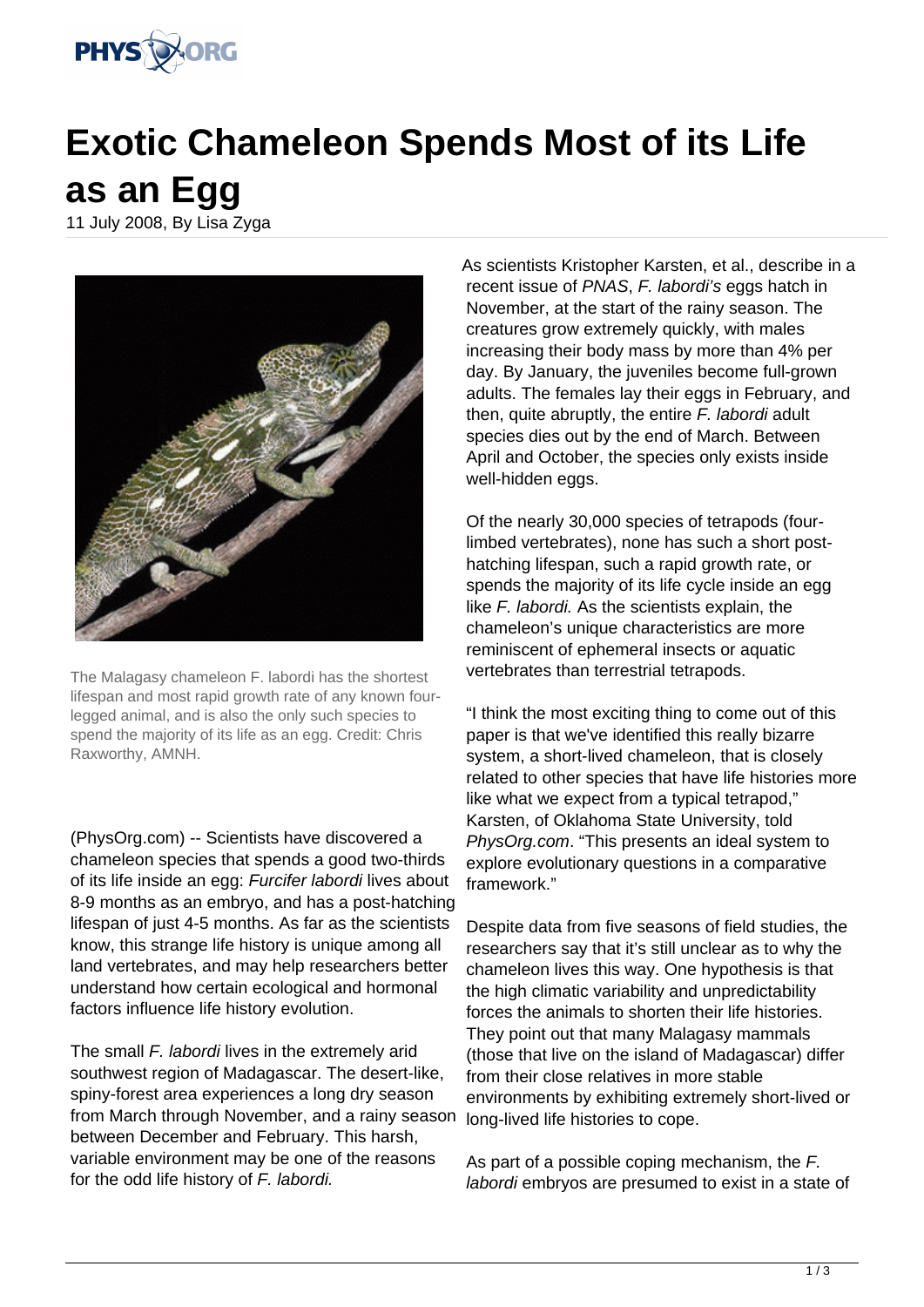

diapause for their first several months, a dormant condition where the embryos delay growth. Up until interactions between those variables," Karsten the rainy season, the embryos grow extremely slowly during cool temperatures, and only resume normal development when the warm rainy season approaches before they hatch.

As prolonged as their embryonic growth is, the adult chameleons appear to quickly age and die just as naturally. The scientists observed that, by February, adults exhibited typical age-related deterioration, such as reduced mass, slower locomotion, and reduced strength, which caused several radio-tracked chameleons to fall from trees. The researchers also discovered three- and fourmonth-old individuals that were dead of unknown causes, with no signs of predation or mutilation.

Another explanation of such an odd life history suggests a hormonal – and, likewise, behavioral – influence. F. labordi may have high levels of androgens, which are associated with aggression, and may also participate in physically intense combat and agonistic courtship. If its androgens are vol. 1, no. 26. high (due to a physically intense social system), this could lead to immune suppression, which might Copyright 2008 PhysOrg.com. increase adult mortality relative to juveniles. As the scientists note, high adult mortality often leads to the evolution of short life spans and early age of reproduction.

But despite its unique life history, F. labordi still conforms to standard theory: it has the normal combination of small size, rapid growth, early reproductive age, and high adult mortality. It just exhibits these characteristics in a very extreme way.

The scientists hope that the discovery of this unique creature will offer researchers a new method for testing how various chameleon species, which in some ways are very similar, can evolve so differently. Such future studies may also help explain the ecological and hormonal factors of aging and longevity.

"We can not only start to explore why this type of life history evolved in this species, but also what the proximate mechanisms are of how these organisms grow, age, and reach senescence so quickly; things

like genetics, hormones, environment, and the said.

He added that the study may influence conservation strategies, too: "I think this study points out that, at least for some species, conservation efforts that utilize captive breeding propagation may not be beneficial. For several chameleon species, namely the perennial ones that we know about already, perhaps captive propagation would be a viable alternative. But for species like F. labordi, it would be wasted effort and resources. For this species, a conservation management plan for natural populations would be a better idea."

More information: Karsten, Kristopher B.; Andriamandimbiarisoa, Laza N.; Fox, Stanley F.; and Raxworthy, Christopher J. "A unique life history among tetrapods: An annual chameleon living mostly as an egg." 8980-8984, Proceedings of the National Academy of Sciences, July 1, 2008,

All rights reserved. This material may not be published, broadcast, rewritten or redistributed in whole or part without the express written permission of PhysOrg.com.